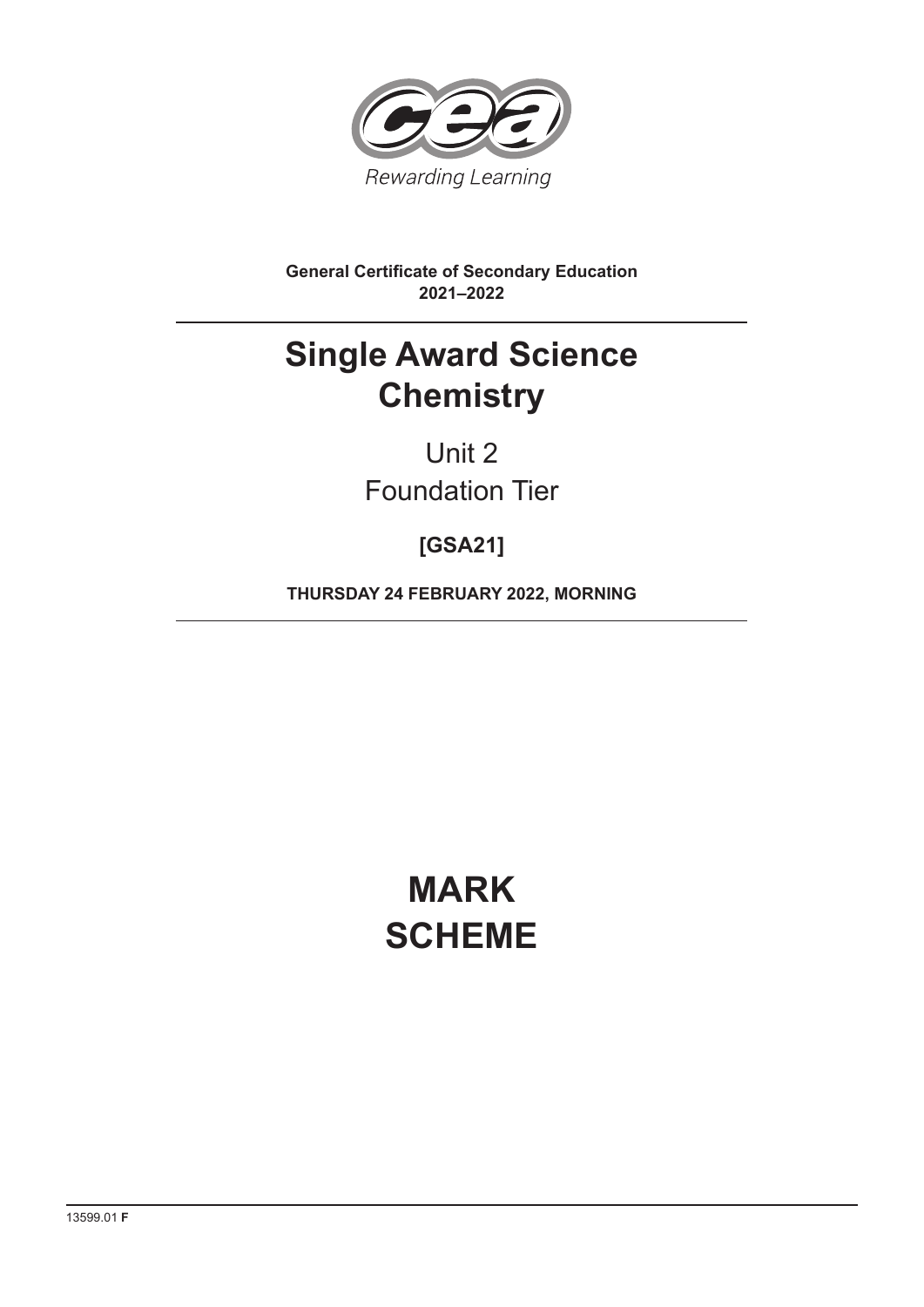## **General Marking Instructions**

## *Introduction*

Mark schemes are intended to ensure that the GCSE examinations are marked consistently and fairly. The mark schemes provide markers with an indication of the nature and range of candidates' responses likely to be worthy of credit. They also set out the criteria which they should apply in allocating marks to candidates' responses.

#### *Assessment objectives*

Below are the assessment objectives for GCSE Single Award Science

Candidates must:

- AO1 Demonstrate knowledge and understanding of scientific ideas, scientific techniques and procedures;
- AO2 Apply knowledge, skills and understanding of scientific ideas, scientific enquiry, techniques and procedures; and
- **AO3** Analyse information and ideas to interpret and evaluate; make judgements and draw conclusions; develop and improve experimental procedures.

## *Quality of candidates' responses*

In marking the examination papers, examiners should be looking for a quality of response reflecting the level of maturity which may reasonably be expected of a 16-year-old which is the age at which the majority of candidates sit their GCSE examinations.

#### *Flexibility in marking*

Mark schemes are not intended to be totally prescriptive. No mark scheme can cover all the responses which candidates may produce. In the event of unanticipated answers, examiners are expected to use their professional judgement to assess the validity of answers. If an answer is particularly problematic, then examiners should seek the guidance of the Supervising Examiner.

## *Positive marking*

Examiners are encouraged to be positive in their marking, giving appropriate credit for what candidates know, understand and can do rather than penalising candidates for errors or omissions. Examiners should make use of the whole of the available mark range for any particular question and be prepared to award full marks for a response which is as good as might reasonably be expected of a 16-year-old GCSE candidate.

#### *Awarding zero marks*

Marks should only be awarded for valid responses and no marks should be awarded for an answer which is completely incorrect or inappropriate.

## *Marking Calculations*

In marking answers involving calculations, examiners should apply the 'own figure rule' so that candidates are not penalised more than once for a computational error.

#### *Types of mark schemes*

Mark schemes for tasks or questions which require candidates to respond in extended written form are marked on the basis of levels of response which take account of the quality of written communication.

Other questions which require only short answers are marked on a point for point basis with marks awarded for each valid piece of information provided.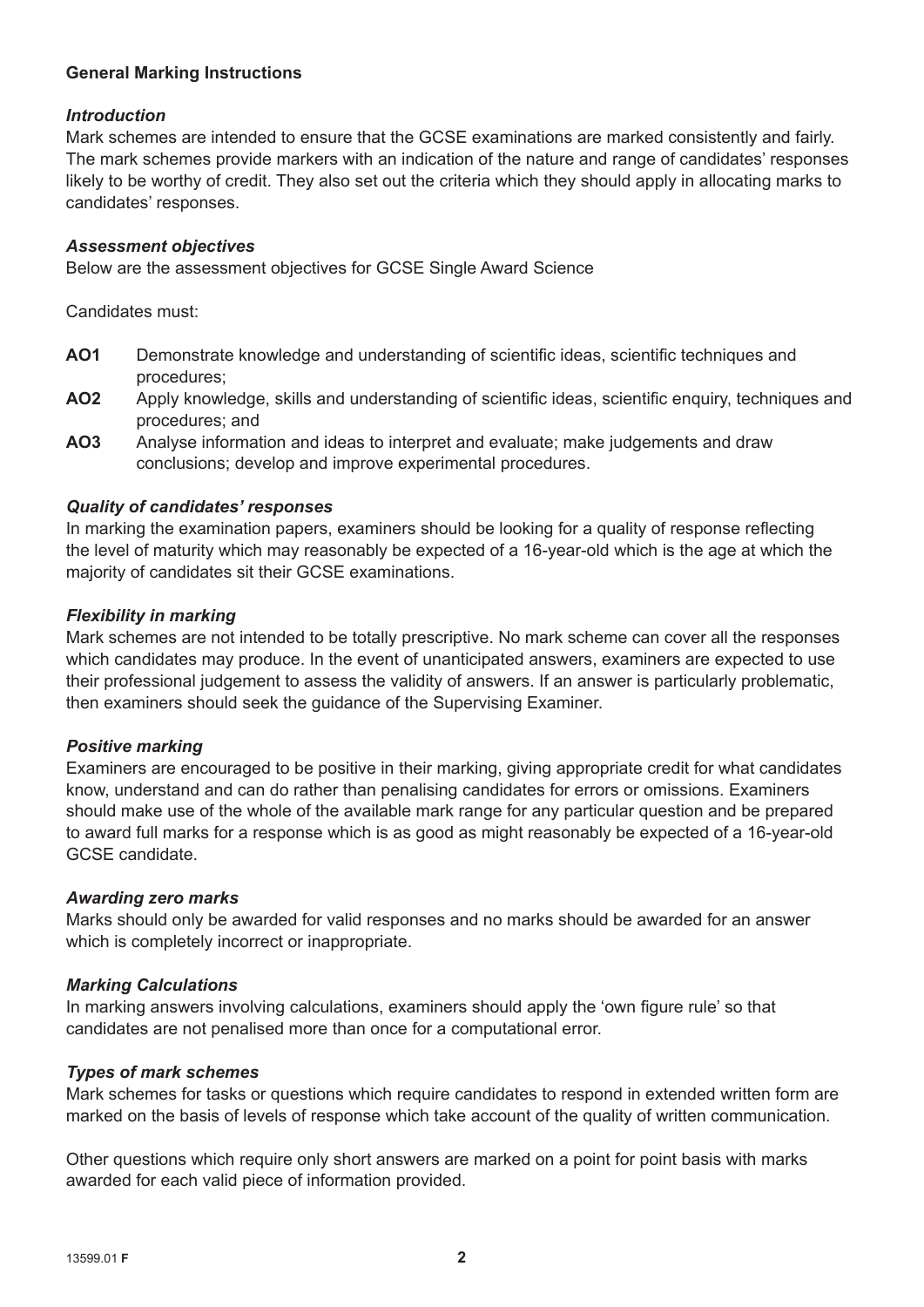## *Levels of response*

Tasks and questions requiring candidates to respond in extended writing are marked in terms of levels of response. In deciding which level of response to award, examiners should look for the 'best fit' bearing in mind that weakness in one area may be compensated for by strength in another. In deciding which mark within a particular level to award to any response, examiners are expected to use their professional judgement. The following guidance is provided to assist examiners.

- *Threshold performance:* Response which just merits inclusion in the level and should be awarded a mark at or near the bottom of the range.
- **Intermediate performance:** Response which clearly merits inclusion in the level and should be awarded a mark at or near the middle of the range.
- **High performance:** Response which fully satisfies the level description and should be awarded a mark at or near the top of the range.

## *Quality of written communication*

Quality of written communication is taken into account in assessing candidates' responses to all tasks and questions that require them to respond in extended written form. These tasks and questions are marked on the basis of levels of response. The description for each level of response includes reference to the quality of written communication.

For conciseness, quality of written communication is distinguished within levels of response as follows:

- Level 1: Quality of written communication is basic.
- Level 2: Quality of written communication is good.
- Level 3: Quality of written communication is excellent.

In interpreting these level descriptions, examiners should refer to the more detailed guidance provided below:

Level 1 (Basic): The candidate makes only a limited selection and use of an appropriate form and style of writing. The organisation of material may lack clarity and coherence. There is little use of specialist vocabulary. Presentation, spelling, punctuation and grammar may be such that intended meaning is not clear.

**Level 2 (Good):** The candidate makes a reasonable selection and use of an appropriate form and style of writing. Relevant material is organised with some clarity and coherence. There is some use of appropriate specialist vocabulary. Presentation, spelling, punctuation and grammar are sufficiently competent to make meaning clear.

Level 3 (Excellent): The candidate successfully selects and uses the most appropriate form and style of writing. Relevant material is organised with a high degree of clarity and coherence. There is widespread and accurate use of appropriate specialist vocabulary. Presentation, spelling, punctuation and grammar are of a sufficiently high standard to make meaning clear.

## **COVID-19 Context**

Given the unprecedented circumstances presented by the COVID-19 public health crisis, senior examiners, under the instruction of CCEA awarding organisation, are required to train assistant examiners to apply the mark scheme in case of disrupted learning and lost teaching time. The interpretation and intended application of the mark scheme for this examination series will be communicated through the standardising meeting by the Chief or Principal Examiner and will be monitored through the supervision period. This paragraph will apply to examination series in 2021–2022 only.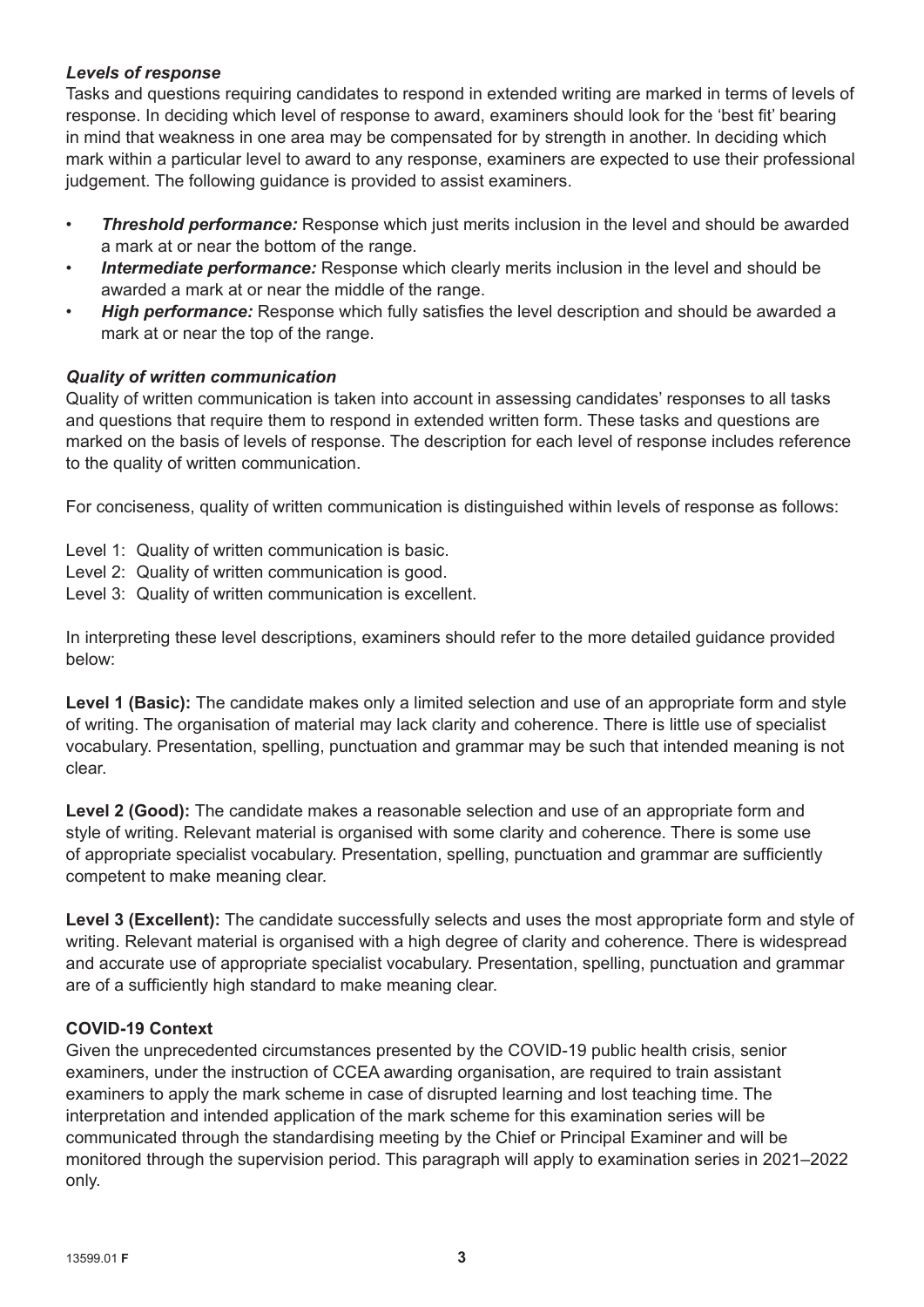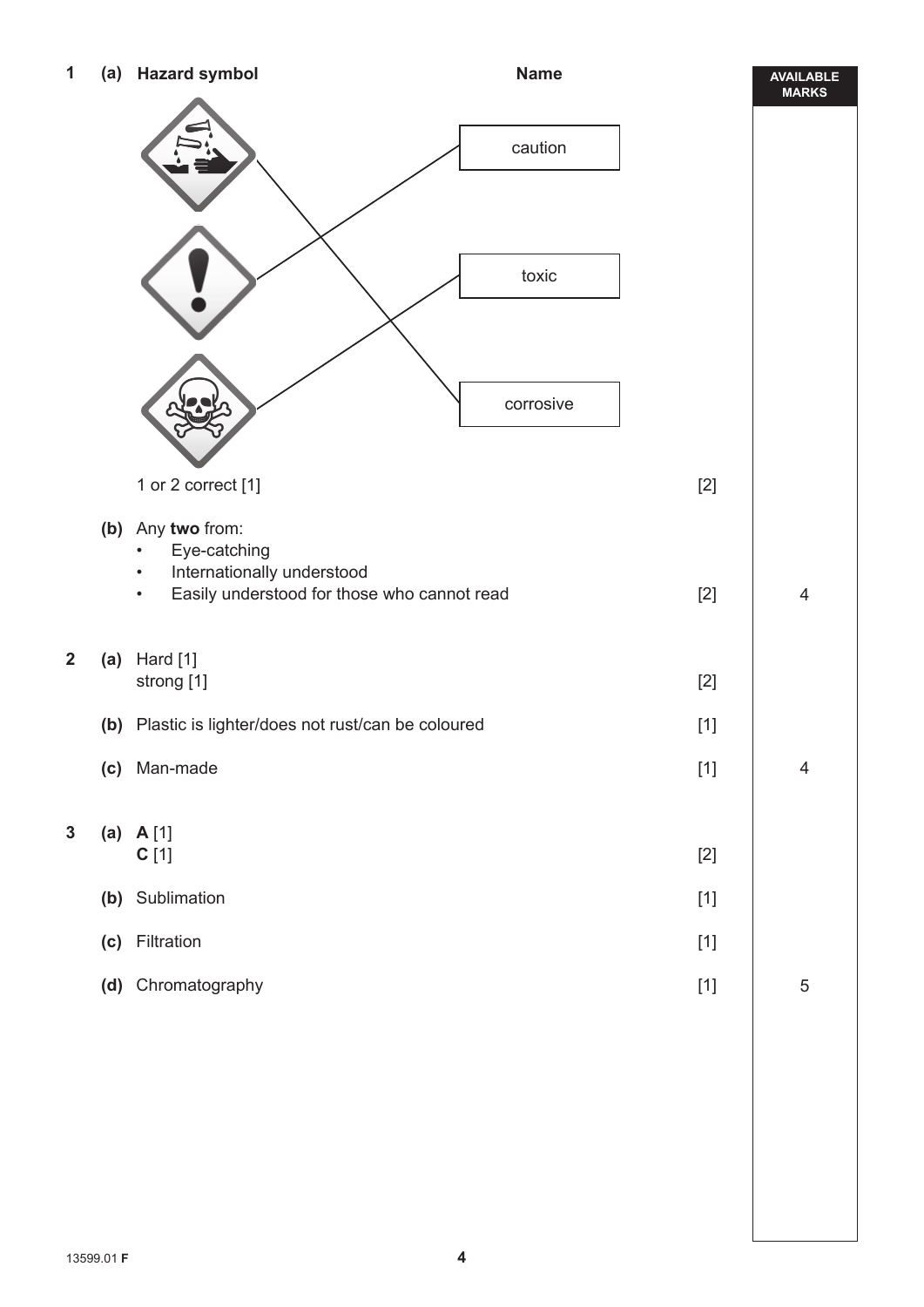| 4 | (a)       | (i)                                                                                                                 | 1 and 3 (either order)                                               | $[1]$ | <b>AVAILABLE</b><br><b>MARKS</b> |
|---|-----------|---------------------------------------------------------------------------------------------------------------------|----------------------------------------------------------------------|-------|----------------------------------|
|   |           | (ii)                                                                                                                | Evidence that is found in small amounts                              | $[1]$ |                                  |
|   | (b)       | (i)                                                                                                                 | Loop                                                                 | $[1]$ |                                  |
|   |           | (ii)                                                                                                                | Carbon (black)                                                       | $[1]$ |                                  |
|   |           |                                                                                                                     | (iii) Alternative light sources/chemical developers/UV light/iodine  | $[1]$ |                                  |
|   |           |                                                                                                                     | (iv) Security - unlocking mobile phone/door                          | $[1]$ | 6                                |
| 5 | (a)       | <b>XWYZ</b><br>(reverse order [1])                                                                                  |                                                                      | $[2]$ |                                  |
|   |           | source                                                                                                              | (b) Same length of rod/same thickness of rod/same distance from heat | $[1]$ | $\ensuremath{\mathsf{3}}$        |
| 6 |           | (a) Chop/crush beetroot/add water [1]<br>separate/filter/decant/discard beetroot [1]<br>use liquid as indicator [1] |                                                                      | $[3]$ |                                  |
|   | $(b)$ (i) |                                                                                                                     | Dark purple [1]<br>red [1]                                           | $[2]$ |                                  |
|   |           | (ii)                                                                                                                | Both pH 10 and 13 turn the indicator light green                     | $[1]$ | 6                                |
| 7 | (a)       | (i)                                                                                                                 | Protons: 4 [1]                                                       |       |                                  |
|   |           |                                                                                                                     | Neutrons: 5 [1]                                                      | $[2]$ |                                  |
|   |           |                                                                                                                     | (ii) 2.2 correctly drawn                                             | $[1]$ |                                  |
|   |           |                                                                                                                     | (iii) Beryllium would lose electrons [1]<br>2 electrons [1]          | $[2]$ |                                  |
|   |           |                                                                                                                     | (b) Alkaline Earth metals                                            | $[1]$ | 6                                |
| 8 |           | $(a)$ (i)                                                                                                           | A                                                                    | $[1]$ |                                  |
|   |           |                                                                                                                     | (ii) Copper                                                          | $[1]$ |                                  |
|   |           |                                                                                                                     | (b) A lit splint [1] burns with a squeaky pop [1]                    | $[2]$ | 4                                |
|   |           |                                                                                                                     |                                                                      |       |                                  |
|   |           |                                                                                                                     |                                                                      |       |                                  |
|   |           |                                                                                                                     |                                                                      |       |                                  |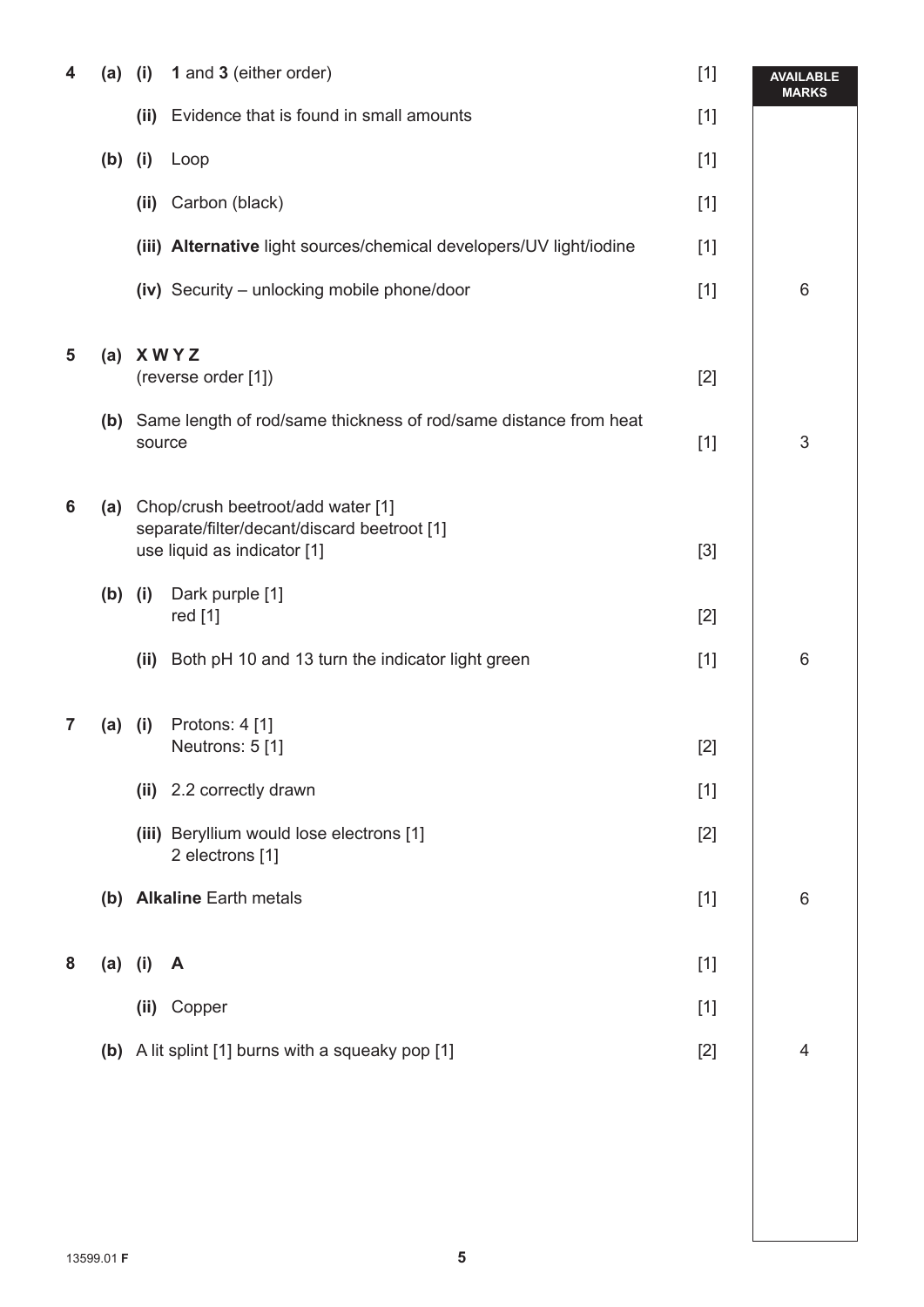| 9  | (a)       | $35000 - 5750 = 29250$ kJ<br>Can be produced from solar power/a renewable source [1]<br>non-renewables are running out [1]<br>or<br>Only produces water/doesn't produce polluting carbon dioxide when<br>burned [1]<br>does not contribute to global warming [1] |                                                                                                                                                                 | $[1]$ | <b>AVAILABLE</b><br><b>MARKS</b> |
|----|-----------|------------------------------------------------------------------------------------------------------------------------------------------------------------------------------------------------------------------------------------------------------------------|-----------------------------------------------------------------------------------------------------------------------------------------------------------------|-------|----------------------------------|
|    | (b)       |                                                                                                                                                                                                                                                                  |                                                                                                                                                                 |       |                                  |
|    |           |                                                                                                                                                                                                                                                                  |                                                                                                                                                                 | $[2]$ | 3                                |
| 10 | (a)       | (i)                                                                                                                                                                                                                                                              | Carbon dioxide                                                                                                                                                  | $[1]$ |                                  |
|    |           | (ii)                                                                                                                                                                                                                                                             | Measuring cylinder/gas jar                                                                                                                                      | $[1]$ |                                  |
|    | $(b)$ (i) |                                                                                                                                                                                                                                                                  | As time increases the volume of gas produced increases [1]<br>Until 140 $s/40$ cm <sup>3</sup> of gas is produced and then there is no more gas<br>produced [1] | $[2]$ |                                  |
|    |           | (ii)                                                                                                                                                                                                                                                             | All points plotted correctly [2]<br>(5 points plotted correctly [1])<br>smooth curve drawn [1]                                                                  | $[3]$ |                                  |
|    |           |                                                                                                                                                                                                                                                                  | (iii) $40 \text{ cm}^3$                                                                                                                                         | $[1]$ | 8                                |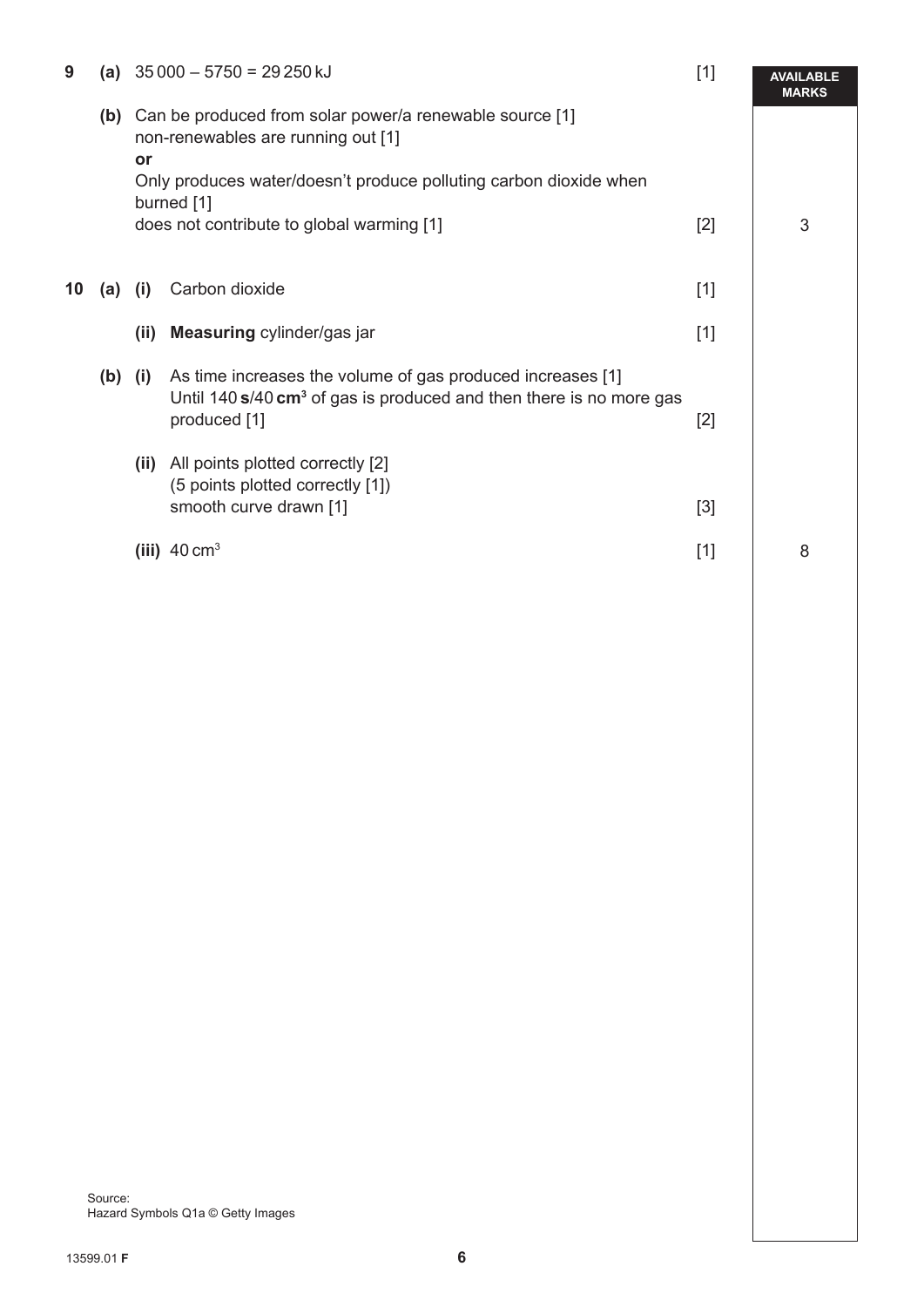## **11 Indicative content:**

- Measure temperature (of the acid) at the start
- Add magnesium to the acid
- Measure temperature at the end/highest temperature
- Calculate the temperature increase
- Repeat using more magnesium
- Fair test (any two from): same volume of acid/same type of acid/same concentration of acid/same size of beaker or test tube
- Expected result: more magnesium gives a larger temperature rise/more heat given off/more exothermic

| <b>Band</b> | <b>Response</b>                                                                                                                                                                                                                                                                              | <b>Mark</b> |
|-------------|----------------------------------------------------------------------------------------------------------------------------------------------------------------------------------------------------------------------------------------------------------------------------------------------|-------------|
| A           | Candidates must use appropriate specialist terms throughout<br>to describe the experiment using six or more of the points<br>above, in a logical sequence. They use good spelling,<br>punctuation and grammar and the form and style are of a high<br>standard.                              |             |
| B           | Candidates use some appropriate specialist terms to describe<br>the experiment using <b>three to five</b> of the points above, in a<br>logical sequence. They use satisfactory spelling, punctuation<br>and grammar and the form and style are of a satisfactory<br>standard.                | $[3]-[4]$   |
| C           | Candidates describe the experiment using one to two of the<br>above points. However, these are not presented in a logical<br>sequence. They use limited spelling, punctuation and grammar<br>and have made limited use of specialist terms. The form and<br>style are of a limited standard. | $[1]-[2]$   |
| D           | Not worthy of credit.                                                                                                                                                                                                                                                                        | [0]         |

[6]

6

**AVAILABLE MARKS**